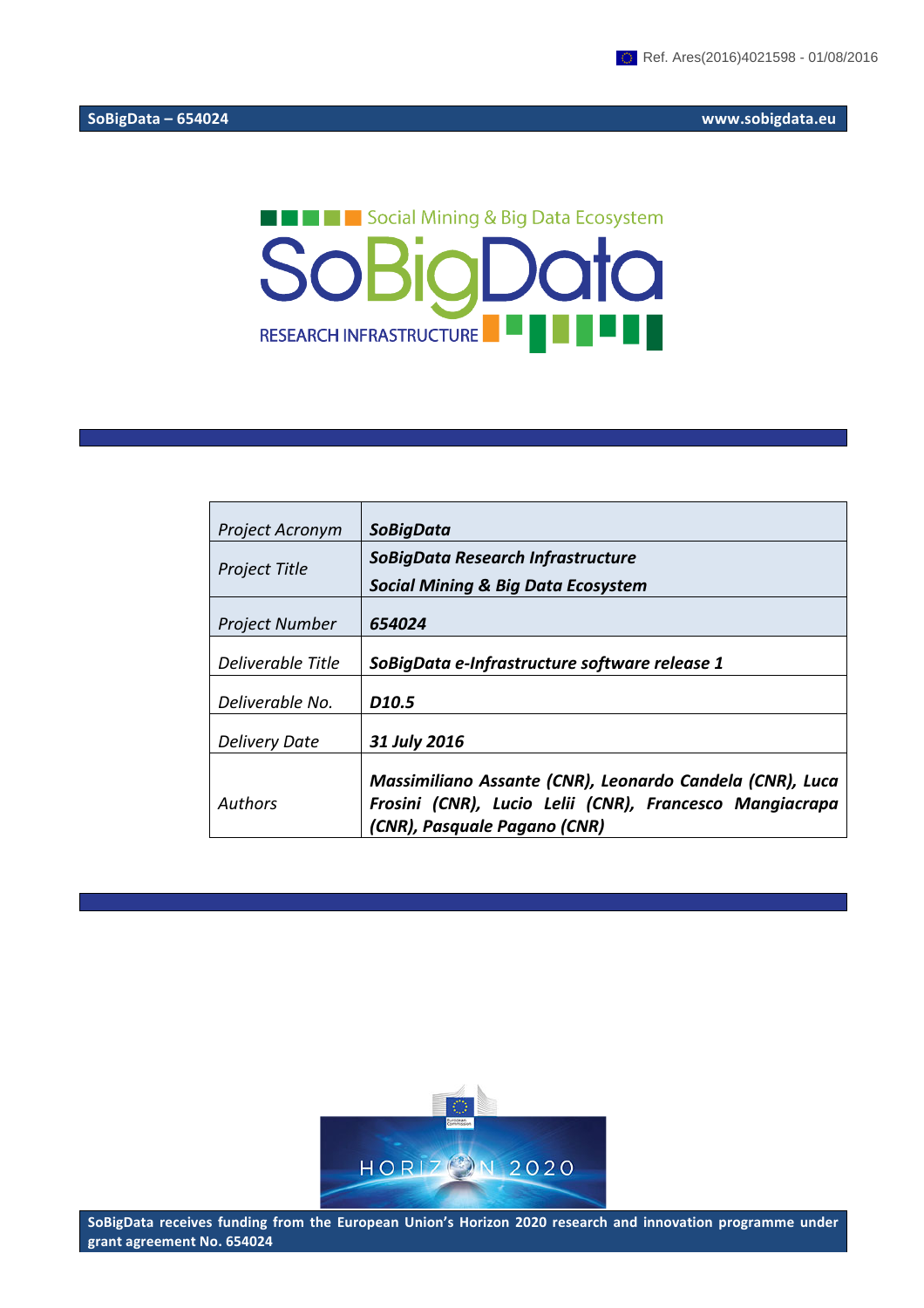## **DOCUMENT INFORMATION**

| <b>PROJECT</b>                              |                                                                                                                                                  |  |  |  |
|---------------------------------------------|--------------------------------------------------------------------------------------------------------------------------------------------------|--|--|--|
| <b>Project Acronym</b>                      | SoBigData                                                                                                                                        |  |  |  |
| <b>Project Title</b>                        | SoBigData Research Infrastructure<br>Social Mining & Big Data Ecosystem                                                                          |  |  |  |
| <b>Project Start</b>                        | 1st September 2015                                                                                                                               |  |  |  |
| <b>Project Duration</b>                     | 48 months                                                                                                                                        |  |  |  |
| <b>Funding</b>                              | H2020-INFRAIA-2014-2015                                                                                                                          |  |  |  |
| <b>Grant Agreement No.</b>                  | 654024                                                                                                                                           |  |  |  |
| <b>DOCUMENT</b>                             |                                                                                                                                                  |  |  |  |
| <b>Deliverable No.</b>                      | D10.5                                                                                                                                            |  |  |  |
| <b>Deliverable Title</b>                    | SoBigData e-Infrastructure software WP10 release 1                                                                                               |  |  |  |
| <b>Contractual Delivery Date</b>            | 31 July 2016                                                                                                                                     |  |  |  |
| <b>Actual Delivery Date</b>                 | 01 August 2016                                                                                                                                   |  |  |  |
| Author(s)                                   | Massimiliano Assante (CNR), Leonardo Candela (CNR), Luca Frosini (CNR),<br>Lucio Lelii (CNR), Francesco Mangiacrapa (CNR), Pasquale Pagano (CNR) |  |  |  |
| Editor(s)                                   | Pasquale Pagano (CNR)                                                                                                                            |  |  |  |
| <b>Reviewer(s)</b>                          | Paolo Manghi (CNR)                                                                                                                               |  |  |  |
| Contributor(s)                              |                                                                                                                                                  |  |  |  |
| <b>Work Package No.</b>                     | <b>WP10</b>                                                                                                                                      |  |  |  |
| <b>Work Package Title</b>                   | WP10 SoBigData e-Infrastructure                                                                                                                  |  |  |  |
| <b>Work Package Leader</b>                  | <b>CNR</b>                                                                                                                                       |  |  |  |
| <b>Work Package Participants</b>            | USFD, UNIPI, FRH, UT, IMT Lucca, LUH, KCL, SNS, AALTO, ETHZ                                                                                      |  |  |  |
| <b>Dissemination</b>                        | Public                                                                                                                                           |  |  |  |
| <b>Nature</b>                               | Demonstrator                                                                                                                                     |  |  |  |
| <b>Version / Revision</b>                   | V1.0                                                                                                                                             |  |  |  |
| Draft / Final                               | Final                                                                                                                                            |  |  |  |
| <b>Total No. Pages</b><br>(including cover) | 12                                                                                                                                               |  |  |  |
| <b>Keywords</b>                             | e-Infrastructure, Virtual Research Environment, Resource Catalogue,                                                                              |  |  |  |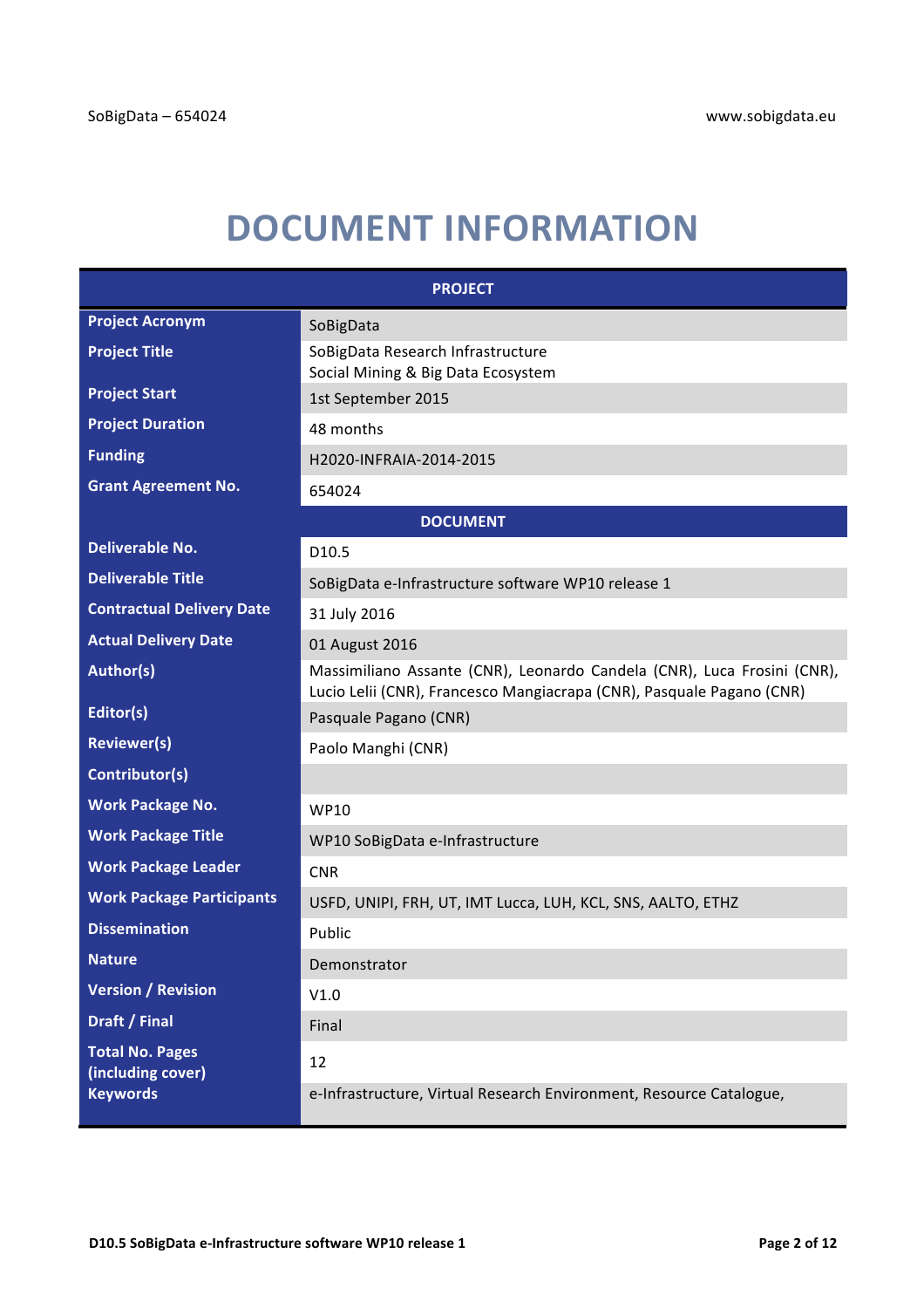## **DISCLAIMER**

SoBigData (654024) is a Research and Innovation Action (RIA) funded by the European Commission under the Horizon 2020 research and innovation programme.

SoBigData proposes to create the Social Mining & Big Data Ecosystem: a research infrastructure (RI) providing an integrated ecosystem for ethic-sensitive scientific discoveries and advanced applications of social data mining on the various dimensions of social life, as recorded by "big data". Building on several established national infrastructures, SoBigData will open up new research avenues in multiple research fields, including mathematics, ICT, and human, social and economic sciences, by enabling easy comparison, re-use and integration of state-of-the-art big social data, methods, and services, into new research.

This document contains information on SoBigData core activities, findings and outcomes and it may also contain contributions from distinguished experts who contribute as SoBigData Board members. Any reference to content in this document should clearly indicate the authors, source, organisation and publication date.

The document has been produced with the funding of the European Commission. The content of this publication is the sole responsibility of the SoBigData Consortium and its experts, and it cannot be considered to reflect the views of the European Commission. The authors of this document have taken any available measure in order for its content to be accurate, consistent and lawful. However, neither the project consortium as a whole nor the individual partners that implicitly or explicitly participated the creation and publication of this document hold any sort of responsibility that might occur as a result of using its content.

The European Union (EU) was established in accordance with the Treaty on the European Union (Maastricht). There are currently 27 member states of the European Union. It is based on the European Communities and the member states' cooperation in the fields of Common Foreign and Security Policy and Justice and Home Affairs. The five main institutions of the European Union are the European Parliament, the Council of Ministers, the European Commission, the Court of Justice, and the Court of Auditors (http://europa.eu.int/).

Copyright © The SoBigData Consortium 2015. See http://project.sobigdata.eu/ for details on the copyright holders.

For more information on the project, its partners and contributors please see http://project.sobigdata.eu/. You are permitted to copy and distribute verbatim copies of this document containing this copyright notice, but modifying this document is not allowed. You are permitted to copy this document in whole or in part into other documents if you attach the following reference to the copied elements: "Copyright © The SoBigData Consortium 2015."

The information contained in this document represents the views of the SoBigData Consortium as of the date they are published. The SoBigData Consortium does not guarantee that any information contained herein is error-free, or up to date. THE SoBigData CONSORTIUM MAKES NO WARRANTIES, EXPRESS, IMPLIED, OR STATUTORY, BY PUBLISHING THIS DOCUMENT.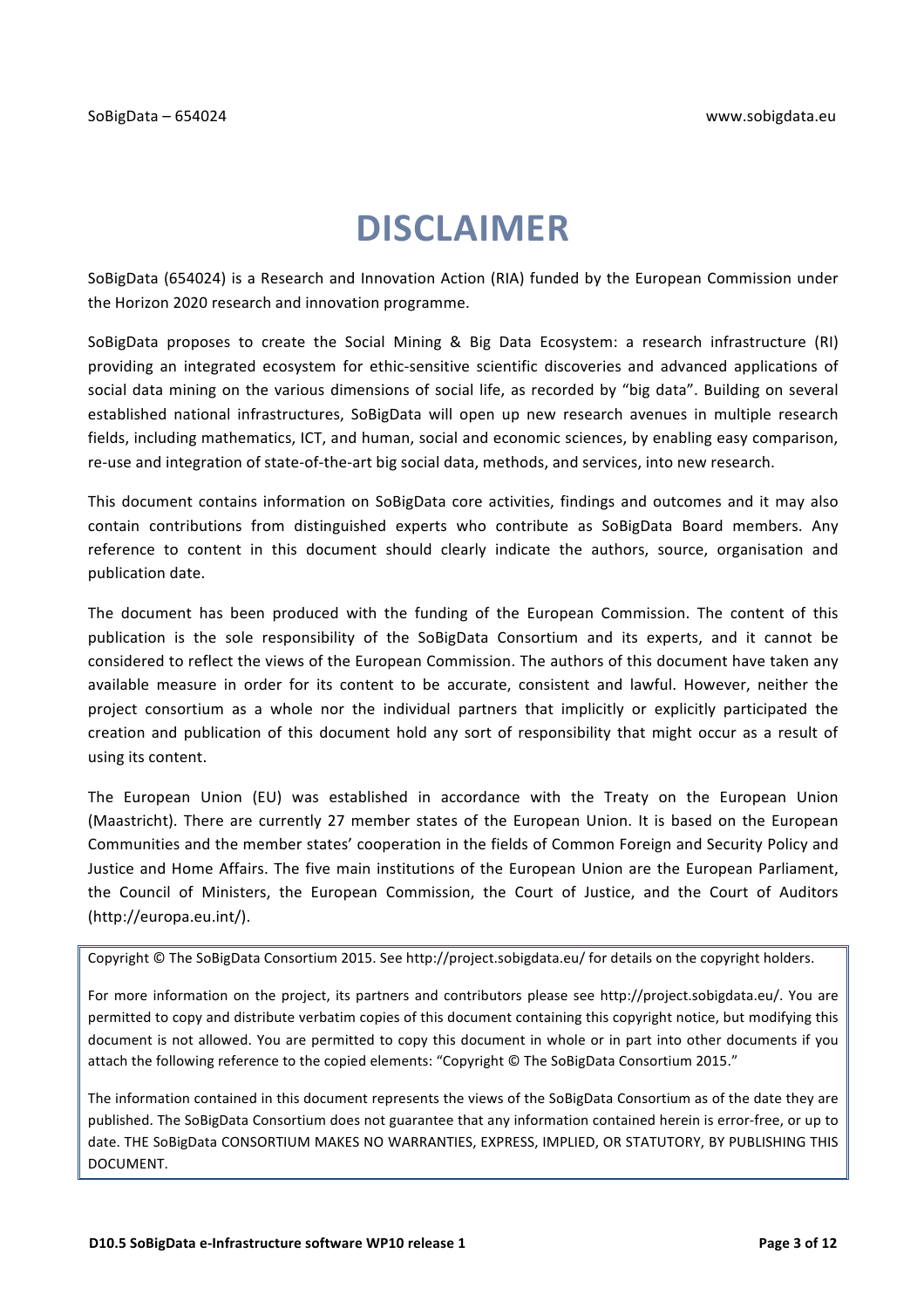## **GLOSSARY**

| ABBREVIATION | <b>DEFINITION</b>            |
|--------------|------------------------------|
| <b>VRE</b>   | Virtual Research Environment |
| VO           | Virtual Organization         |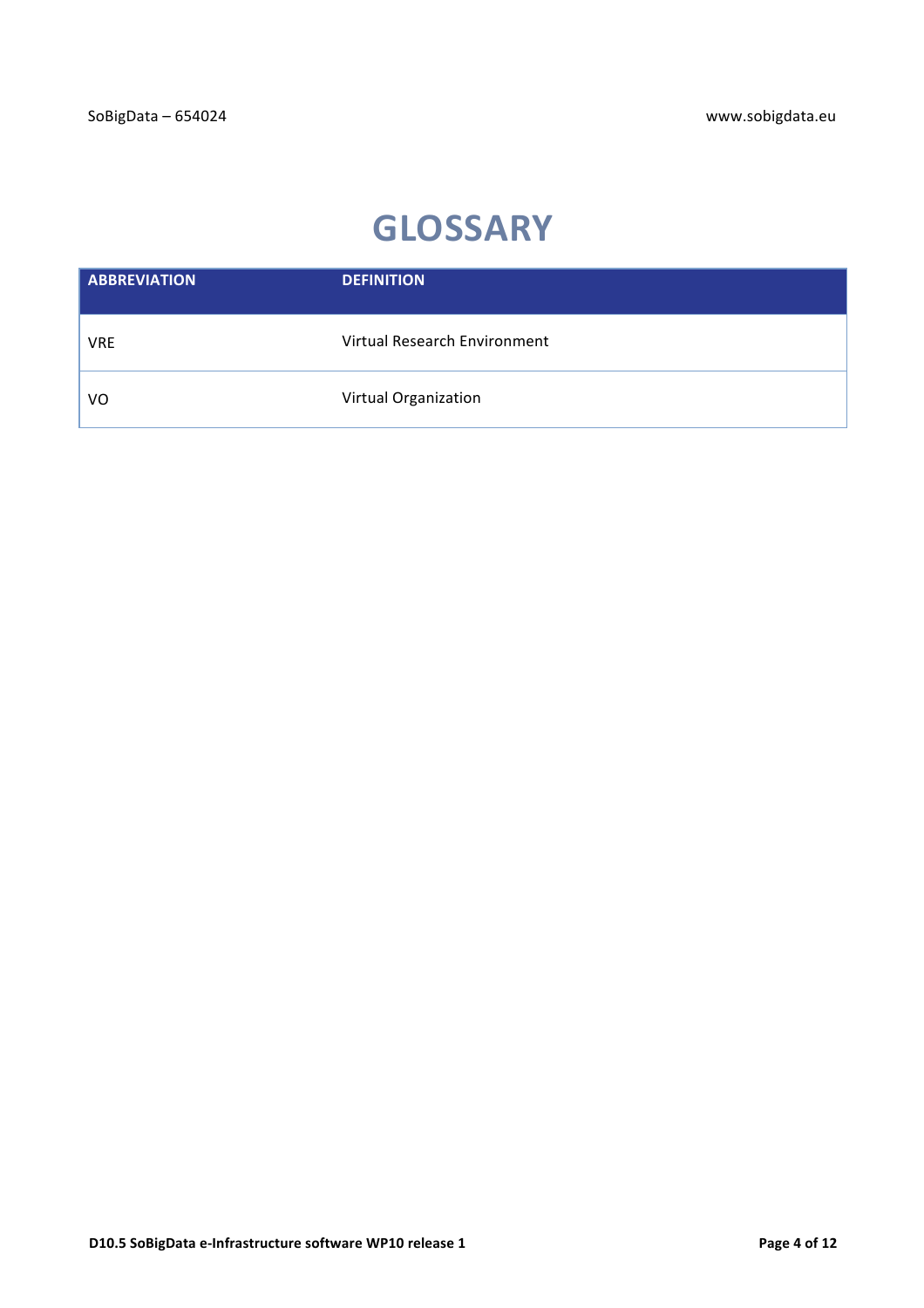# **TABLE OF CONTENT**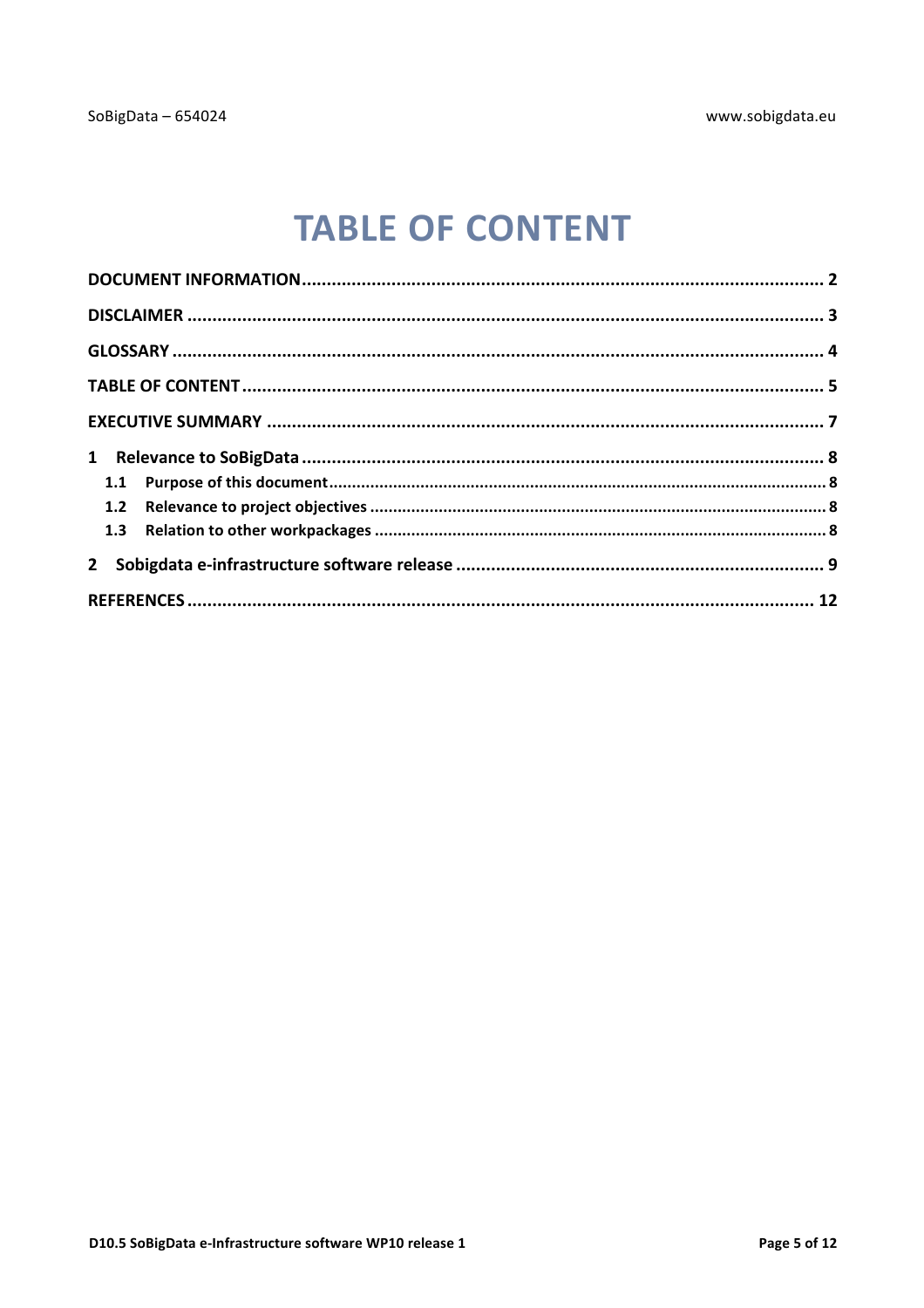SoBigData – 654024 www.sobigdata.eu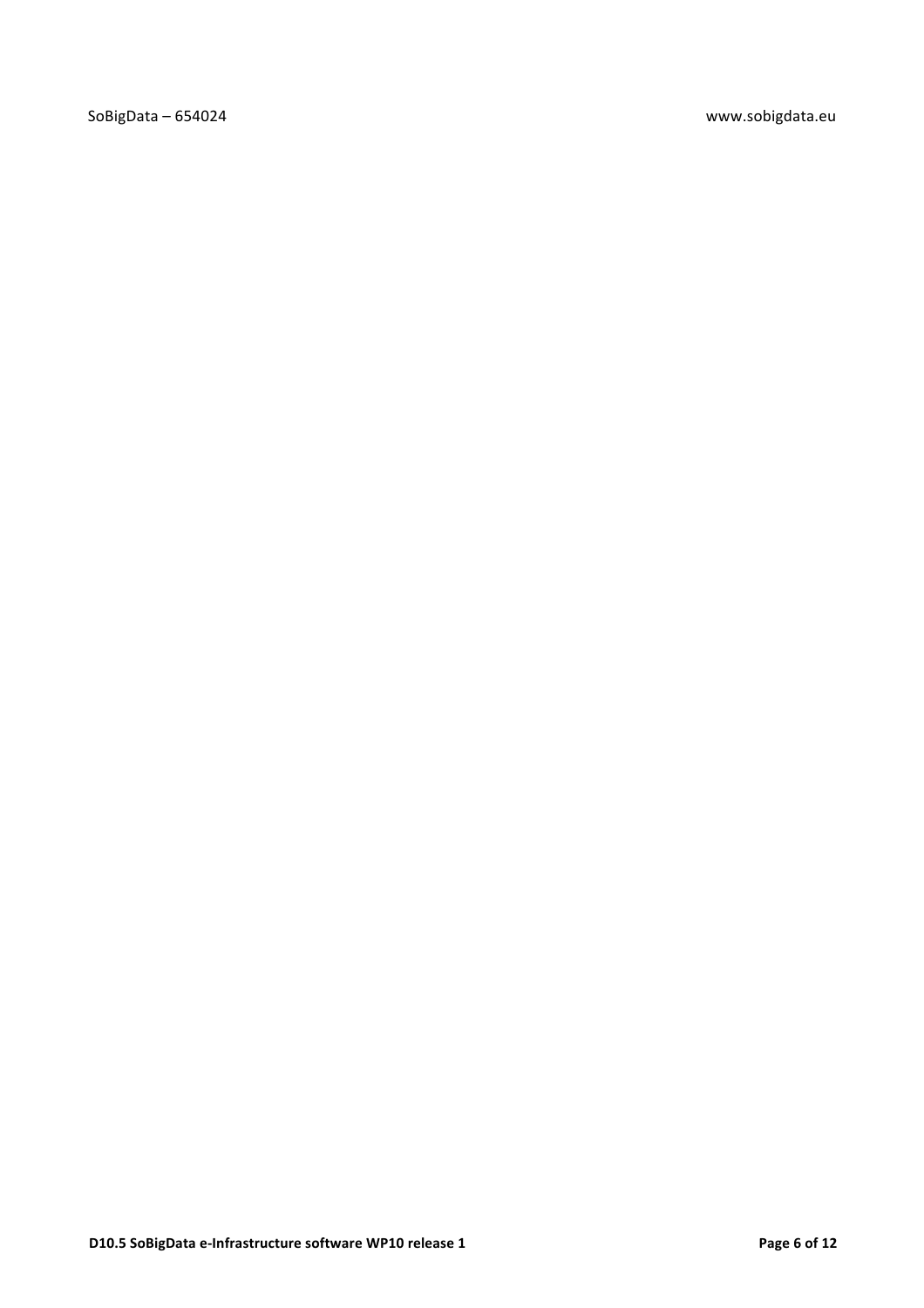# **EXECUTIVE SUMMARY**

This document is intended as a follow up of deliverable 10.2, which detailed the SoBigData infrastructure release plan in terms of the deployment and customization of gCube services on top of the existing and operational D4Science infrastructure. Specifically, the SoBigData e-infrastructure will consist of four main components, i.e. the SoBigData portal, SoBigData Virtual Organization, SoBigData Resource Catalogue, and a number of VREs serving community needs. This deliverable provides the list and pointers to the software packages produced by the project and implementing such components, whose operation today constitutes the SoBigData infrastructure accessible from http://sobigdata.d4science.org.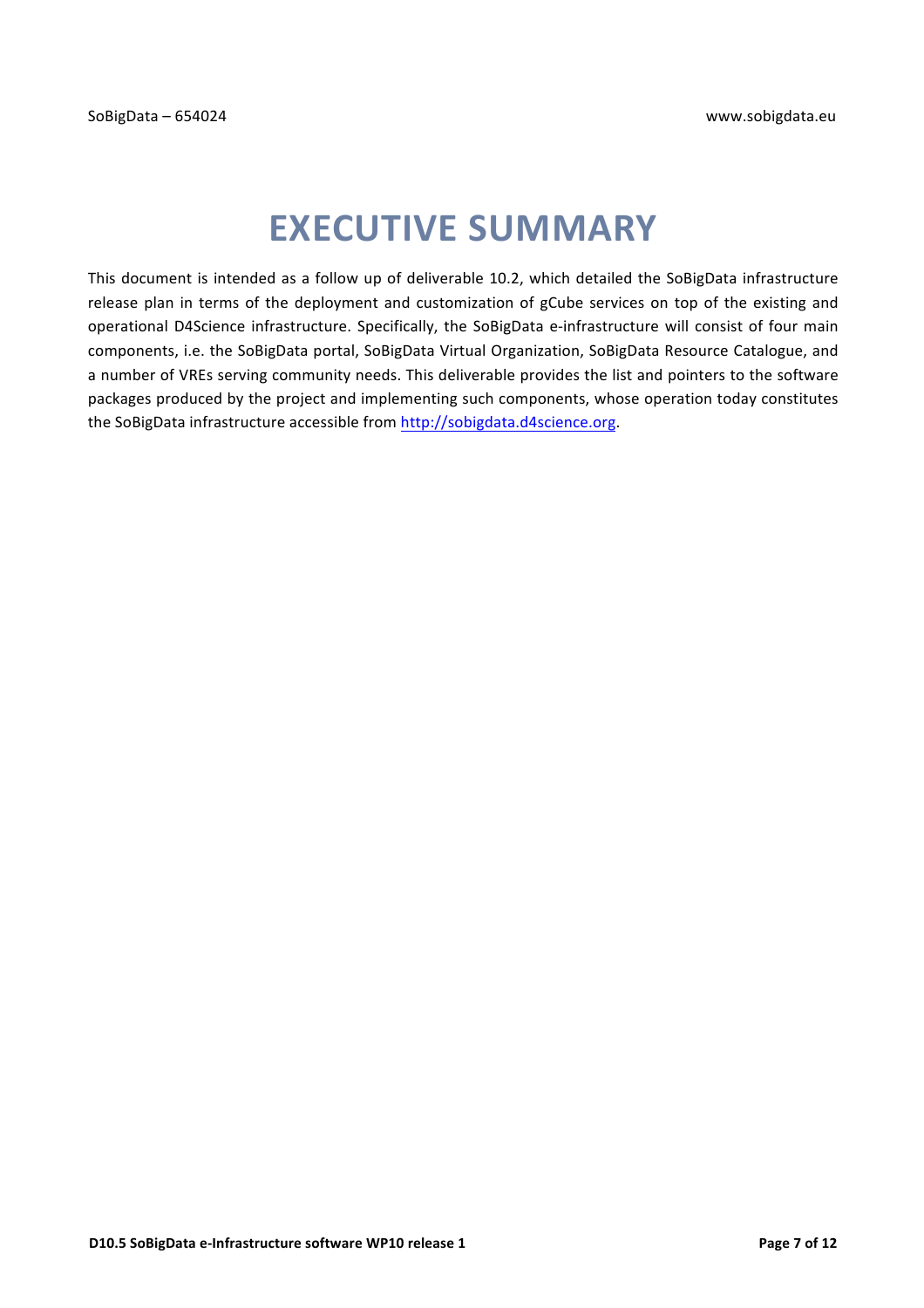### **1 RELEVANCE TO SOBIGDATA**

#### 1.1 PURPOSE OF THIS DOCUMENT

This deliverable provides the list and pointers to the software packages produced by the project to implement the functionalities of the SoBigData infrastructure, accessible from http://sobigdata.d4science.org. Such functionalities have been described in Deliverable 10.2.

#### 1.2 RELEVANCE TO PROJECT OBJECTIVES

One of the main goals of the SoBigData project is to support the so-called Virtual Access. This is ensured by means of an operational e-infrastructure, whose services support scientists at:

1) registering (and integrating) their resources in the e-infrastructure (be them datasets, methods, or applications), 

2) discovering them based on consumption-driven search patterns, and

3) combining them in a consistent and uniform manner (e.g. using a method over a dataset and pass the output to an application).

The software listed in this deliverable was produced and deployed in production in the first year of the project and facilitates the above operations.

#### 1.3 RELATION TO OTHER WORKPACKAGES

The software was realized following the inputs from WP8 on **Big Data Ecosystem** and WP9 on Integrating **Big Data Analytics Methods and Techniques**. Their inputs provide requirements on how datasets and methods should be described (metadata) to facilitate their discovery and reuse, but also requirements on how datasets and methods should be integrated in the system. Finally, the software has been deployed to serve the needs of WP7 Virtual Access, and deliver an operational e-infrastructure for SoBigData.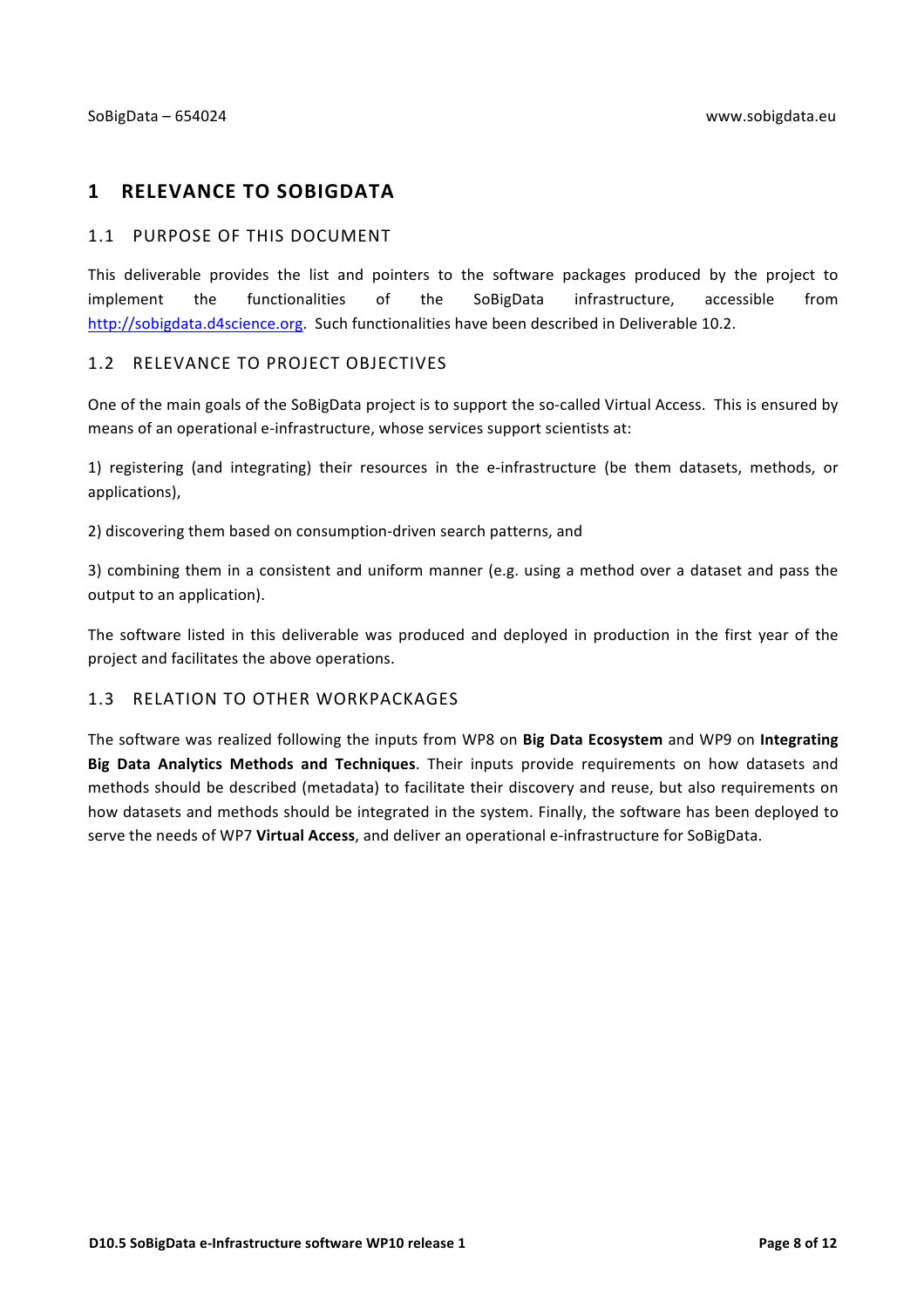### **2 SOBIGDATA E-INFRASTRUCTURE SOFTWARE RELEASE**

The following table summarizes the software packages contributed by SoBIgData and released in the gCube system. They are all relevant to the SoBigData e-infrastructure project.

It must be noted that all the software released are open source, EUPL lincesed and available and published on 

- Subversion Repository publicly accessible at http://svn.research-infrastructures.eu/public/d4science/gcube/trunk/)
- GitHub platform accessible at https://github.com/gcube-system/gcube-releases/tree/v4.0.0

| Subsystem                       | <b>Description</b>                                                                                                                                                                                                                                                                                                                                                                                                                                                                                   | <b>Packages</b>                                                                                                                                                                                                                                                                 |
|---------------------------------|------------------------------------------------------------------------------------------------------------------------------------------------------------------------------------------------------------------------------------------------------------------------------------------------------------------------------------------------------------------------------------------------------------------------------------------------------------------------------------------------------|---------------------------------------------------------------------------------------------------------------------------------------------------------------------------------------------------------------------------------------------------------------------------------|
| SoBigData<br>Resource Catalogue | A facility to discover, index and<br>search all the datasets accessible<br>through<br>the<br>D4Science<br>infrastructure. It is based on CKAN<br>technology (http://ckan.org).<br>This catalogue is expected to serve<br>both (a) human users willing to<br>know the offering of the e-<br>Infrastructure in terms of datasets<br>and services / methods and (b)<br>other<br>services<br>willing<br>to<br>dynamically discover resources to<br>consume / interact with to deliver<br>their services; | Data-catalouge<br>ckan-util-library.1-0-0<br>metadata-discovery.1-0-0<br>Portlets-user<br>ckan-data-catalogue.1-0-0<br>Data-access<br>ckan-connector.1-0-0<br>$\bullet$<br>Portlets-widgets<br>ckan-metadata-publisher-widget.1-0-0<br>Spatial-data<br>geonetwork.3-0-0         |
| SoBigData Portal                | web-portal<br>Liferay<br>based<br>A<br>customized to interface with the<br>D4Science<br>infrastructure<br>and<br>equipped with gCube portlets. This<br>portal will act as the "one stop<br>shop" for the entire SoBigData e-<br>Infrastructure. Through it users will<br>have access to the resources and<br>Research<br>Environments<br>Virtual<br>created to serve the needs of the<br>SoBigData<br>community<br>and<br>scenarios.                                                                 | <b>Distribution</b><br>distribution.portal--distribution.1-0-0<br>Portal<br>portal.portal-bundle.4-0-0<br>portal.VREFolder-hook.6-3-0<br>custom-portal-handler-2-0-1<br>portal.landing-page-library.1-0-0<br>portal.linkedin-login-hook.1-0-0<br>portal.google-login-hook.1-0-0 |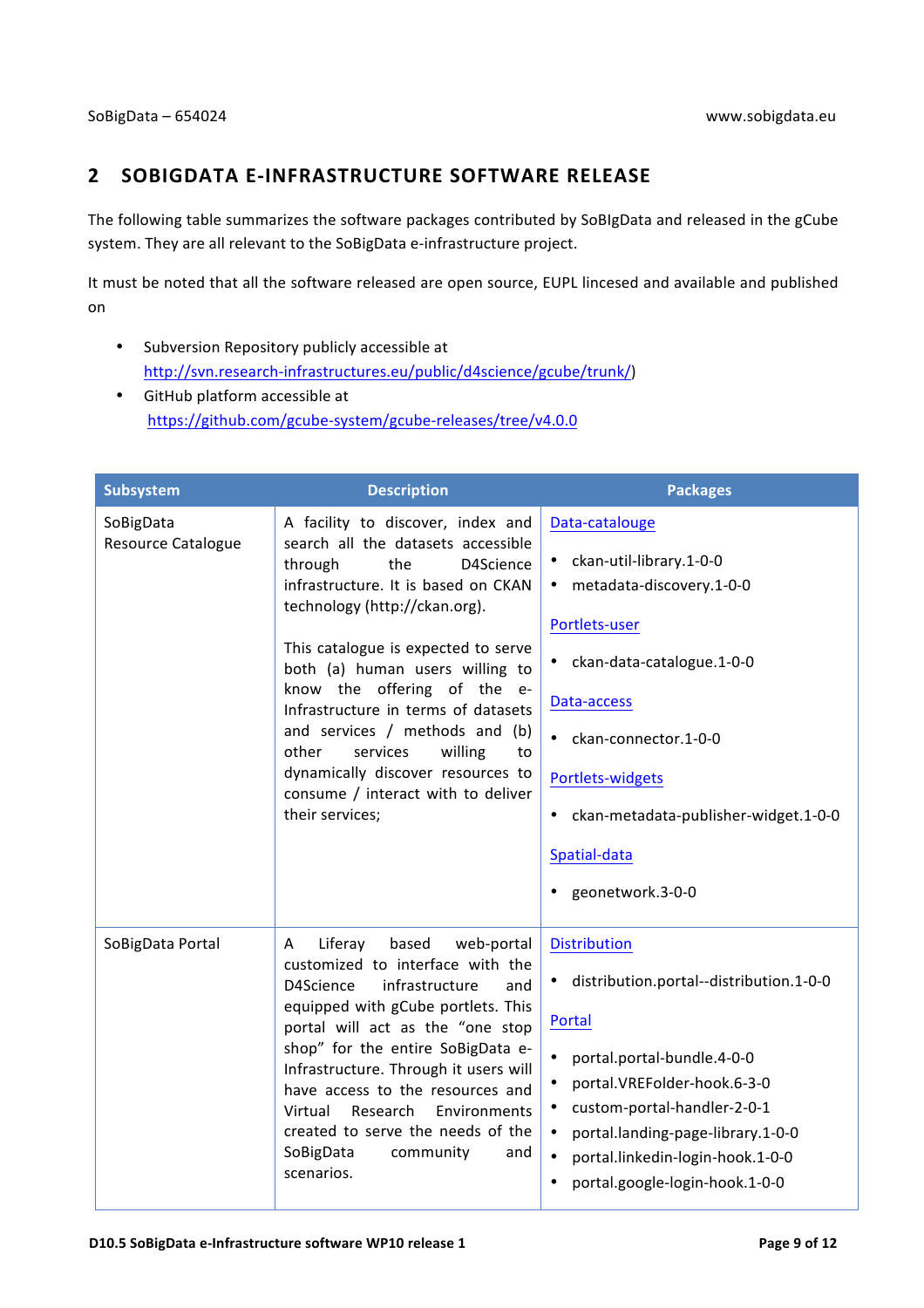### SoBigData – 654024 www.sobigdata.eu

|                                          |                                                                                                                                                                                                                                                                                                                                                                                                                                                   | portal.login-hook.1-0-0<br>portal.notificationchecker.2-0-0<br>portal.notifications-common-library.1-<br>$3 - 0$<br>portal.notifications-portlet.1-0-0<br>portal-manager.2-0-0<br>portal.social-dockbar-hook.6-3-0<br>portal.social-mail-servlet.2-0-0<br>portal.social-networking-library.1-12-0                                                                                                                    |
|------------------------------------------|---------------------------------------------------------------------------------------------------------------------------------------------------------------------------------------------------------------------------------------------------------------------------------------------------------------------------------------------------------------------------------------------------------------------------------------------------|----------------------------------------------------------------------------------------------------------------------------------------------------------------------------------------------------------------------------------------------------------------------------------------------------------------------------------------------------------------------------------------------------------------------|
|                                          |                                                                                                                                                                                                                                                                                                                                                                                                                                                   | Portlets-user<br>portlets-user.newsfeed.2-0-0<br>portlets-user.myvres.2-0-1<br>portlets-user.notifications.2-0-0<br>portlets-user.shareupdates.2-0-0<br>portlets-user.socialprofile.2-0-0<br>portlets-user.vre-members.2-0-0<br>portlets-user.user-statistics.2-0-0<br>portlets-user.token-generator.2-0-0<br>portlets-user.workspace-portlet.6-13-0<br>portlets-user.join-vre.3-0-0<br>portlets-user.messages.1-0-0 |
| SoBigData<br><b>Accounting Framework</b> | Services supporting the collection<br>of resources metrics, i.e. an array<br>of services automatically collecting<br>metrics,<br>per-resource<br>usage<br>the<br>gCube<br>integrated<br>into<br>SmartGears container that enables<br>automatic accounting of user calls.                                                                                                                                                                          | <b>Accounting</b><br>accounting-lib.2-2-0<br>accounting-analytics.2-1-0<br>accounting-analytics-persistence-<br>couchbase.1-0-0<br>accounting-manager.1-3-0<br>$\bullet$                                                                                                                                                                                                                                             |
| SoBigData<br>VO Management<br>Framework  | A set of basic services created and<br>the<br>of<br>operated<br>in<br>context<br>D4Science to serve the needs of<br>This<br>SoBigData.<br>Virtual<br>Organisation (VO)<br>realizes<br>the<br>actual operational<br>for<br>context<br>realizing<br>and<br>operating<br>the<br>SoBigData e-Infrastructure and its<br>in<br>resources<br>autonomy<br>with<br>respect to the other communities<br>initiatives<br>supported<br>and<br>by<br>D4Science; | Common<br>common-smartgears-utils.1-0-1<br>common-smartgears.1-2-7<br>٠<br>common-smartgears-app.1-0-0<br>٠<br><b>Distribution</b><br>smartgears-distribution.1-2-8<br>٠<br>smartgears-distribution-bundle.1-0-6<br>Portlets-admin<br>resource-management-portlet.6-0-0                                                                                                                                              |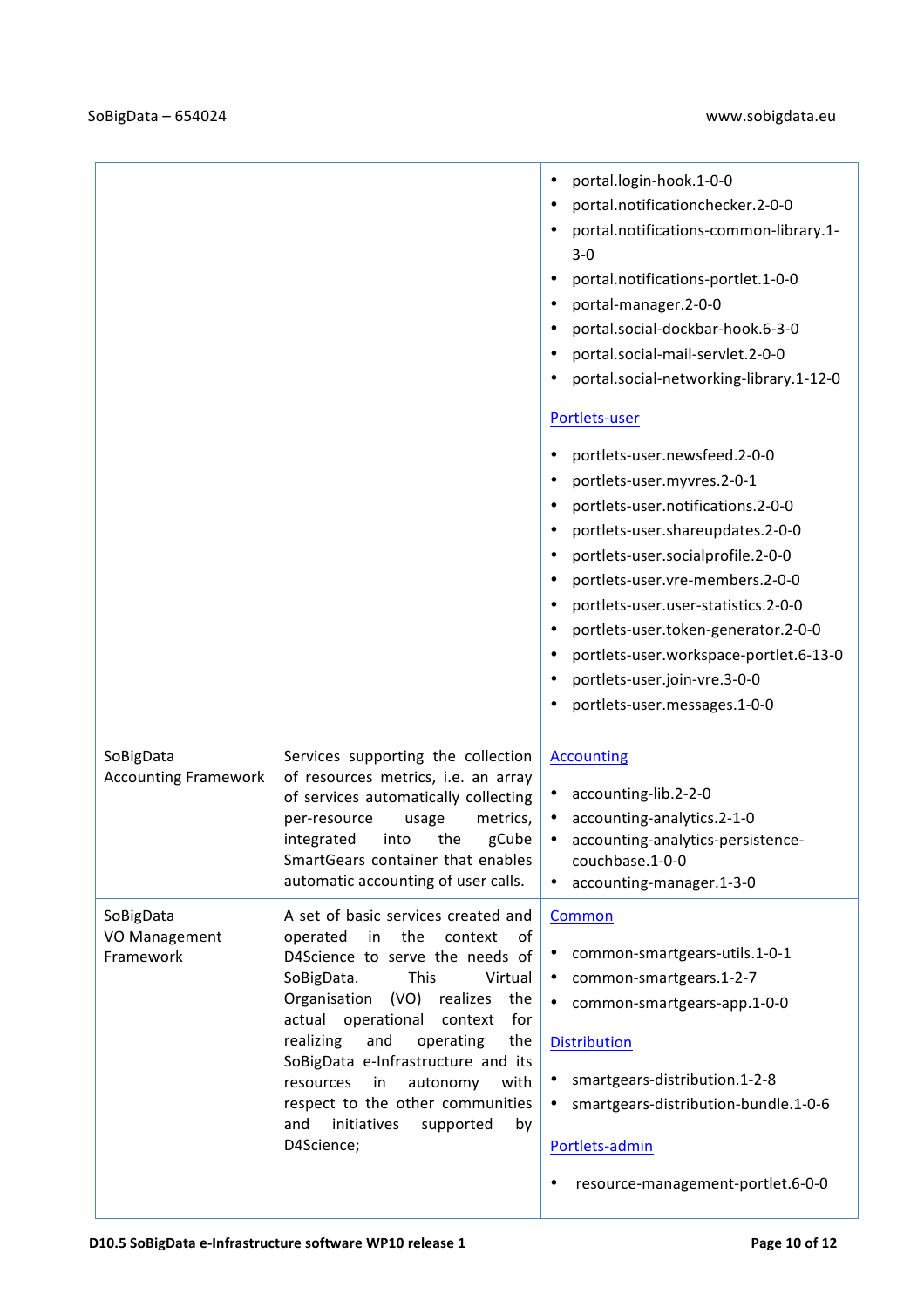| SoBigData<br><b>VRE Management</b><br>Framework | Services supporting the creation<br>and operation of VREs, i.e. a rich<br>array of gCube-based services<br>enacting<br>the<br>creation<br>and<br>operation<br>of Virtual Research<br>Environments by relying on the<br>available<br>(those)<br>resources<br>appearing in the Catalogue); | <b>VRE-Management</b><br>vre-management.vremodeler.2-0-5-2<br>vre-management.vremodeler-client-<br>library. $1-0-1-1$<br>vre-management.vremodeler-utils.1-0-<br>$1 - 1$<br>Common<br>common.resource-manager.2-0-1-1<br>common.resource-manager-is.2-0-2-1<br>Portlets-admin<br>portlets-admin.vre-definition.5-0-0<br>portlets-admin.vre-deployer.4-0-0<br>portlets-admin.vre-manager.6-0-0 |
|-------------------------------------------------|------------------------------------------------------------------------------------------------------------------------------------------------------------------------------------------------------------------------------------------------------------------------------------------|-----------------------------------------------------------------------------------------------------------------------------------------------------------------------------------------------------------------------------------------------------------------------------------------------------------------------------------------------------------------------------------------------|
|-------------------------------------------------|------------------------------------------------------------------------------------------------------------------------------------------------------------------------------------------------------------------------------------------------------------------------------------------|-----------------------------------------------------------------------------------------------------------------------------------------------------------------------------------------------------------------------------------------------------------------------------------------------------------------------------------------------------------------------------------------------|